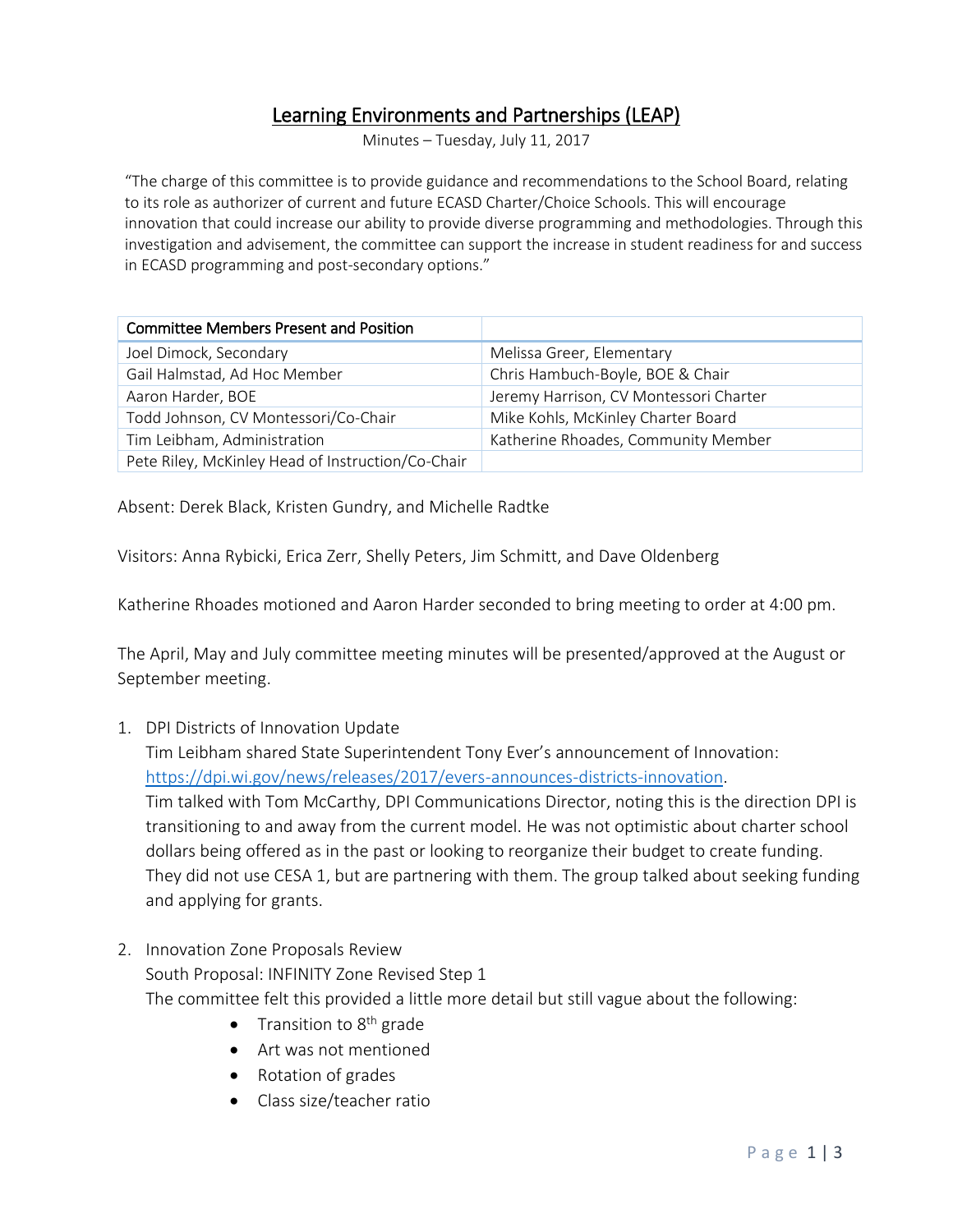They need to learn about project-based learning. Professional development would look different than it does now.

Motion by Aaron Harder to remain at Step 1, seconded by Katherine Rhoades. Motion carried. Tim Leibham and Todd Johnson will share the committee's decision/concerns with South staff.

## Little Red Nature Campus (LRNC) Step 1

This proposal was submitted by ECASD parents and many of them were in attendance for the meeting. This proposal involves transforming the former Little Red Schoolhouse and grounds into Little Red Nature Campus (LRNC), a dual-purpose ECASD property, including a newly developed middle school and a nature campus. The campus would serve the entire student body of the ECASD by creating space and providing facilities for field trips, summer classes, special programs and intensive study courses. The committee was very impressed with the detail of Step 1 and felt that the proposers had done a wonderful job with research and including all students. There were questions in regards to funding, mainly the cost of reopening Little Red School. It was suggested to approve Step 1 and postpone the development of Step 2 until there is better articulation and more detail of what needs to be done to move forward. Aaron Harder said there are logistical and budget issues that need to be addressed. Approximately 1.5 million would be needed for building renovation not to mention still needing equipment, staffing and bussing. There most likely would be no state funds through DPI. One challenge is the number of students that can be served in the small school, however, it would be remiss not to proceed given the quality of the proposal. As one committee member stated, "Our job is to support this proposal and bring great minds together to tackle the other things!"

Motion by Tim Leibham to approve LRNC Step 1, seconded by Jeremy Harrison, with the stipulation that we identify specifics that would need to be addressed before Step 2 is approved. Motion carried.

## 3. Update on Weekly LEAP Charter Meetings

Tim Leibham would like to meet with principal to share a couple of books, "Tapping the Power of Personalized Learning: A Roadmap for School Leaders" (CESA 1), and "Students at the Center: Personalized Learning with Habits of Mind." He will attend future Budget Development and T&L meetings. Tim shared he has talked with Sarah French, Executive Director of Eau Claire Public Schools Foundation, about LEAP or some account that could be identified for donations by community members who might be interested in funding IZ. Sarah will report back after she shares this with her board.

## 4. Community Outreach

The committee looks to build relationships with businesses in the community, get feedback and maybe look at a method of how we can work with a group one on one. Currently we have a connection with JAMF through Gail Halmstad and Clear Vision through Ann Rupnow, President of Clear Vision Board of Directors and on the Poverty Summit.